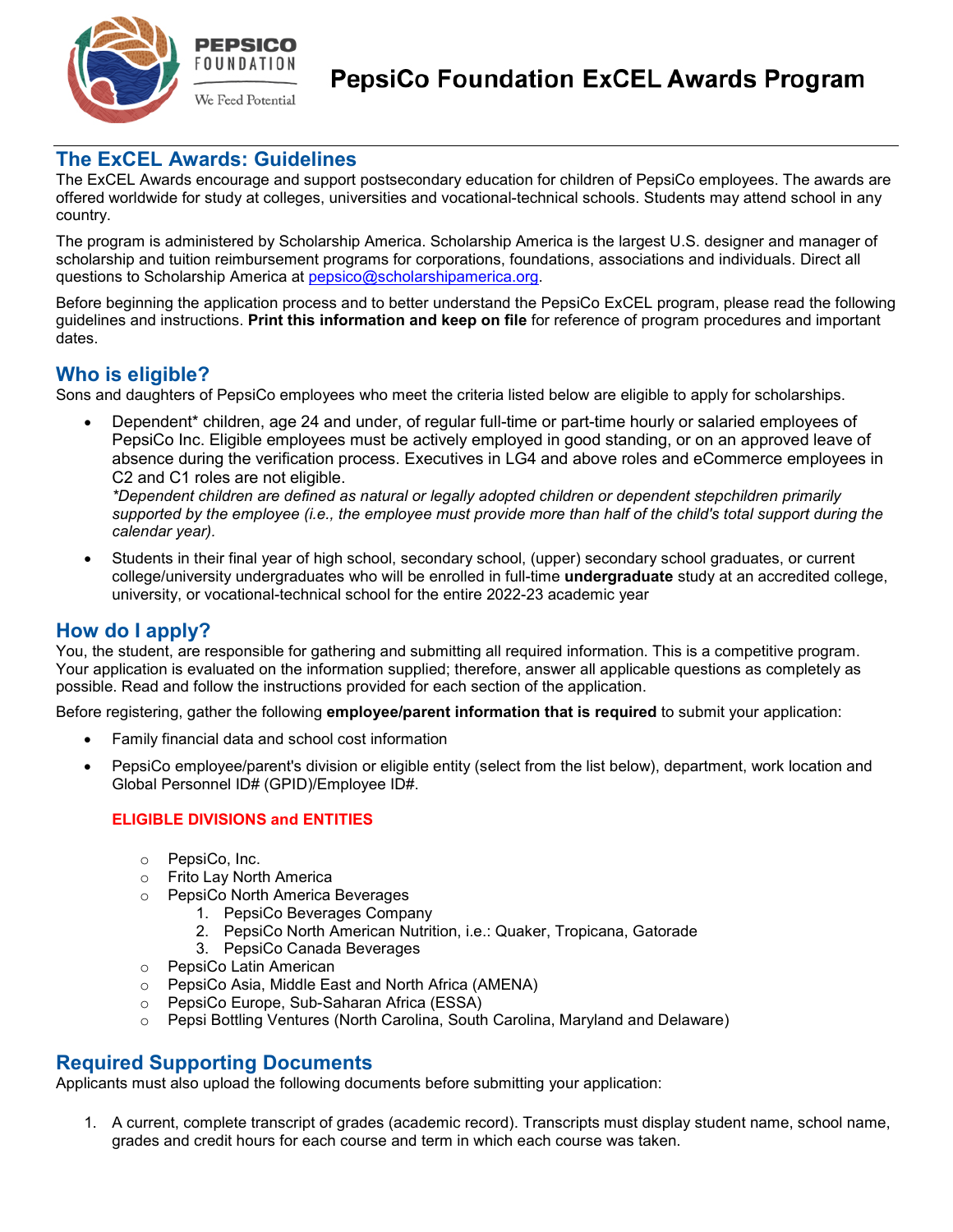

# **PepsiCo Foundation ExCEL Awards Program**

- o **Students in their final year of high school/secondary school and students who have not completed a full year of college/university** must send copies of their official final grades/marks from the past three or four years of (upper) secondary school and copies of their end-of-year exam results if applicable.
- o **Students who have completed one full year or more of college/university level courses** should send a copy of their official college/university academic record for each year through the most recent grading/marking period.
- 2. **Required for U.S**. students the first two pages of IRS form 1040 (for security purposes, please white or black out all Social Security Numbers and bank account numbers)

Students must provide English translations for all non-English language documents. Copies of documents in original language should accompany all translations.

# **Ready to submit your application?**

- Review your application carefully. You may also want to have a parent review your application.
- You may make changes to any section until the application is submitted. Be sure to review again after each change.
- When you are satisfied that all information is accurate and complete, print a copy for your records. Do **not** send a printed copy to Scholarship America.
- Submit the application by following the instructions on the 'Submit' page.
- After you submit the application, no changes can be made. Your account will be closed and you will have no further access to your application data.
- You will receive an email acknowledgment of your submitted application.

### **When is the deadline to submit my application?**

**The application must be submitted electronically by 3:00 p.m. Central Standard Time, February 7.**

#### **PLEASE NOTE:**

**All correspondence throughout the application process is sent by email. It is YOUR RESPONSIBILITY to monitor your email account for messages from Scholarship America. Students failing to provide a valid, active email account that will accommodate bulk mail may not receive consideration.**

## **How are recipients selected and notified?**

Scholarship recipients are selected on the basis of financial need, academic record, demonstrated leadership and participation in school and community activities, work experience, a statement of goals, unusual personal or family circumstances and an outside appraisal. Financial need must be demonstrated.

- All applicants will be notified by email in **June**.
- Correspondence throughout the application process will be by email. Students failing to provide a valid active email account that will accommodate bulk mail may not receive consideration.
- This is a competitive program. Not all applicants to the program will be selected as recipients.

Selection of recipients is made by Scholarship America. In no instance does any officer or employee of PepsiCo or the PepsiCo Foundation participate in the selection. All applicants agree to accept the decision as final.

## **What are the details of the award and how and when are scholarships paid?**

The amount of each scholarship, which is up to \$5,000 (USD) per year, is determined individually by Scholarship America. The family's ability to contribute to the student's educational expenses will be considered in determining the exact amount of the award.

- Payment is made in one installment in August. Requests for alternate payment schedules and check processing will be considered on an individual basis and cannot be guaranteed.
- Payments will be made via wire transfer to the recipient.